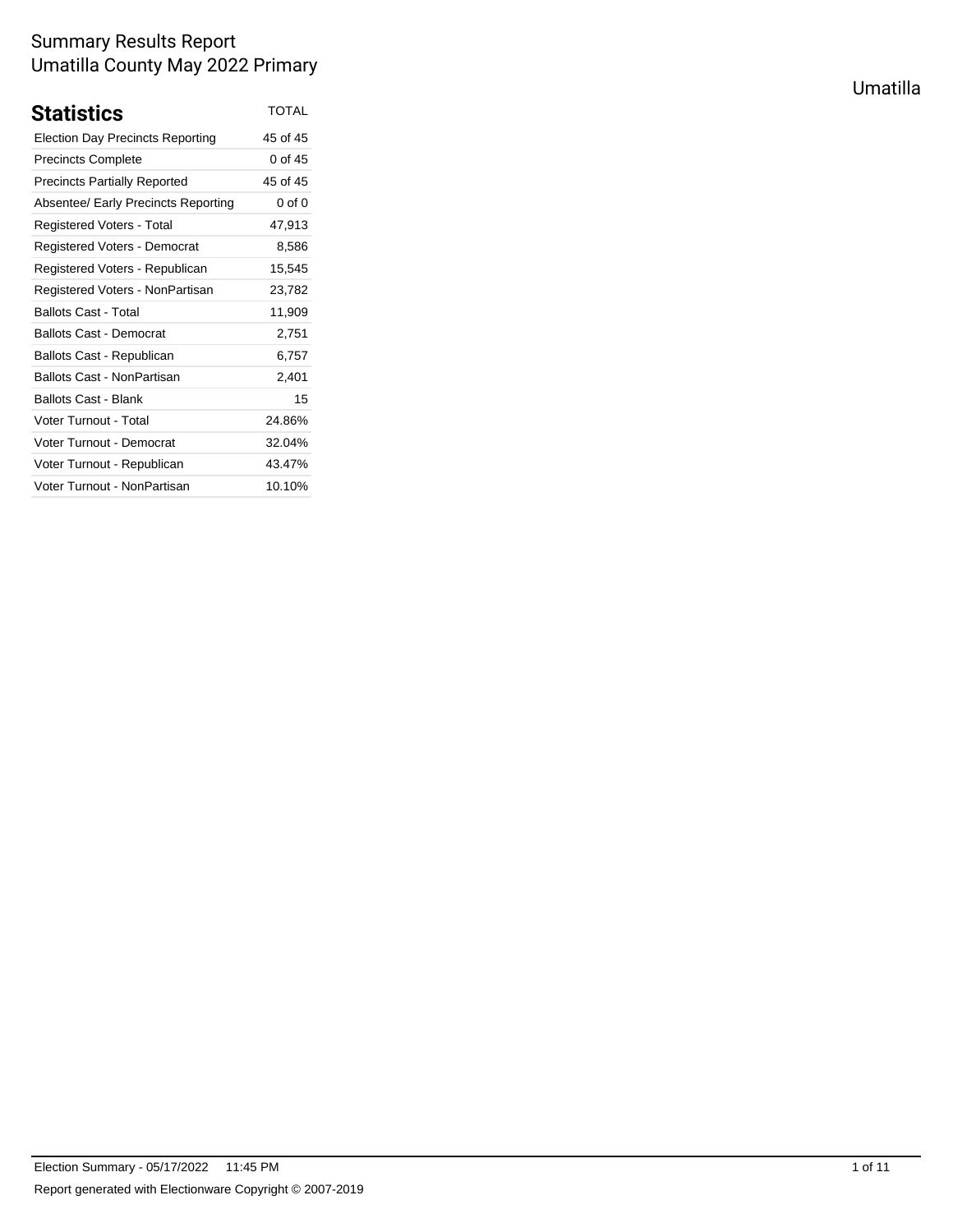#### **DEM US Senator Federal** Vote For 1

| ו וטוכים                   |          |
|----------------------------|----------|
|                            | TOTAL    |
| Ron Wyden                  | 2,241    |
| <b>Brent Thompson</b>      | 147      |
| William E Barlow III       | 235      |
| Write-In Totals            | 37       |
| <b>Total Votes Cast</b>    | 2,660    |
| Overvotes                  | 0        |
| Undervotes                 | 91       |
| <b>Contest Totals</b>      | 2,751    |
| <b>Precincts Reporting</b> | 45 of 45 |
|                            |          |

#### **DEM US Representative, 2nd District** Vote For 1

| Adam Prine                 | TOTAL<br>615 |
|----------------------------|--------------|
| Joe Yetter                 | 1,489        |
| Write-In Totals            | 41           |
| <b>Total Votes Cast</b>    | 2,145        |
| Overvotes                  | 3            |
| Undervotes                 | 603          |
| <b>Contest Totals</b>      | 2,751        |
| <b>Precincts Reporting</b> | 45 of 45     |

### **DEM Governor Statewide Partisan**

Vote For 1

|                            | TOTAL    |
|----------------------------|----------|
| Tobias Read                | 1,058    |
| John Sweeney               | 70       |
| <b>Patrick E Starnes</b>   | 93       |
| Dave W Stauffer            | 39       |
| Peter W Hall               | 22       |
| Genevieve Wilson H         | 19       |
| Keisha Lanell Merchant     | 22       |
| Michael Cross              | 23       |
| George L Carrillo          | 82       |
| Tina Kotek                 | 928      |
| Michael Trimble            | 31       |
| Ifeanyichukwu C Diru       | 15       |
| Wilson R Bright            | 13       |
| Julian Bell                | 21       |
| David Beem                 | 17       |
| Write-In Totals            | 104      |
| <b>Total Votes Cast</b>    | 2,557    |
| Overvotes                  | 3        |
| Undervotes                 | 191      |
| <b>Contest Totals</b>      | 2,751    |
| <b>Precincts Reporting</b> | 45 of 45 |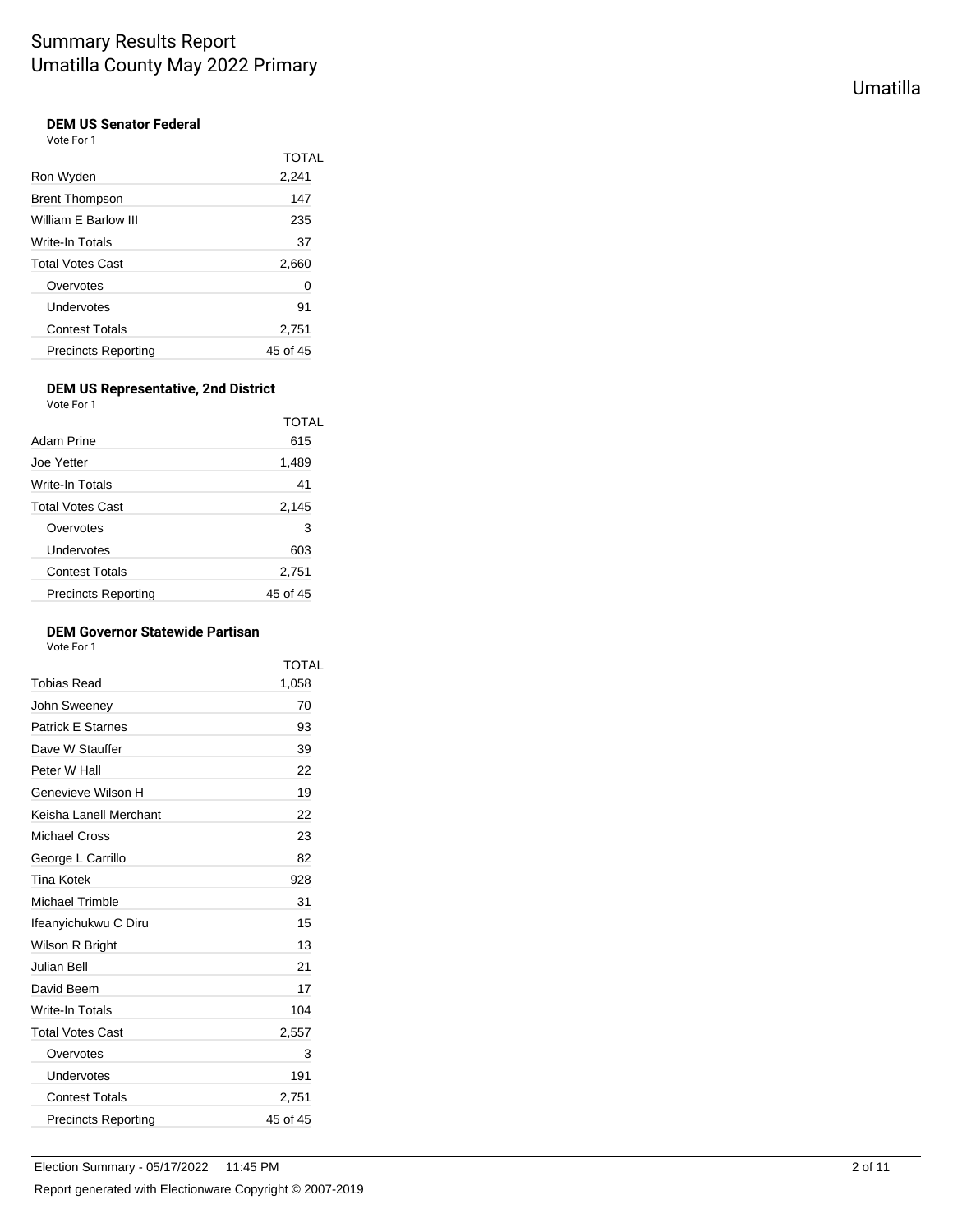### **DEM State Representative, 57th House District**

Vote For 1

|                            | TOTAL    |
|----------------------------|----------|
| No Candidate Filed         | Ω        |
| Write-In Totals            | 81       |
| <b>Total Votes Cast</b>    | 81       |
| Overvotes                  | 0        |
| Undervotes                 | 999      |
| <b>Contest Totals</b>      | 1,080    |
| <b>Precincts Reporting</b> | 24 of 24 |

## **DEM State Representative, 58th House District**

Vote For 1

|                            | TOTAI    |
|----------------------------|----------|
| No Candidate Filed         | Ω        |
| Write-In Totals            | 89       |
| <b>Total Votes Cast</b>    | 89       |
| Overvotes                  | 0        |
| Undervotes                 | 1,582    |
| <b>Contest Totals</b>      | 1,671    |
| <b>Precincts Reporting</b> | 33 of 33 |

### **REP US Senator Federal**

Vote For 1

|                           | TOTAI    |
|---------------------------|----------|
| Darin Harbick             | 1,292    |
| Sam Palmer                | 1,335    |
| Jo Rae Perkins            | 1,892    |
| Christopher C Christensen | 429      |
| Ibra A Taher              | 115      |
| Robert M Fleming          | 147      |
| Jason Beebe               | 805      |
| Write-In Totals           | 32       |
| Total Votes Cast          | 6,047    |
| Overvotes                 | 9        |
| Undervotes                | 701      |
| <b>Contest Totals</b>     | 6,757    |
| Precincts Reporting       | 45 of 45 |
|                           |          |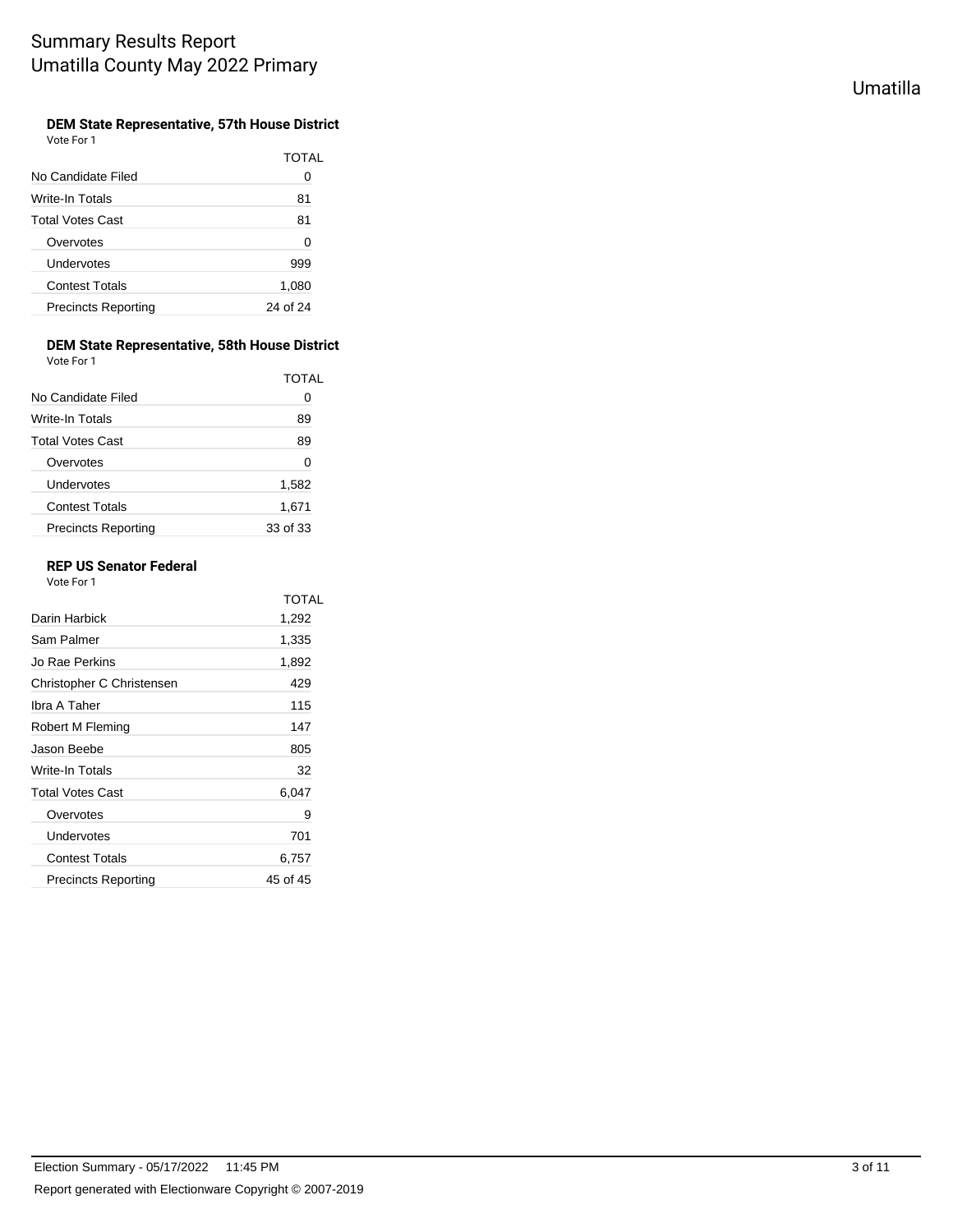### **REP US Representative, 2nd District**

Vote For 1

|                            | <b>TOTAL</b> |
|----------------------------|--------------|
| Mark Cavener               | 1,147        |
| Katherine M Gallant        | 374          |
| Cliff S Bentz              | 4,782        |
| Write-In Totals            | 22           |
| Total Votes Cast           | 6,325        |
| Overvotes                  | 1            |
| Undervotes                 | 431          |
| <b>Contest Totals</b>      | 6,757        |
| <b>Precincts Reporting</b> | 45 of 45     |

#### **REP Governor Statewide Partisan** Vote For 1

|                            | TOTAL    |
|----------------------------|----------|
| Amber R Richardson         | 29       |
| <b>Bill Sizemore</b>       | 300      |
| Stefan G Strek (Stregoi)   | 4        |
| <b>Nick Hess</b>           | 86       |
| John G Presco              | 3        |
| <b>Bud Pierce</b>          | 357      |
| Stan Pulliam               | 544      |
| Kerry McQuisten            | 1,410    |
| <b>Tim McCloud</b>         | 104      |
| <b>Brandon C Merritt</b>   | 78       |
| <b>Reed Christensen</b>    | 86       |
| Jessica Gomez              | 126      |
| Marc Thielman              | 334      |
| <b>Bob Tiernan</b>         | 656      |
| Christine Drazan           | 1,851    |
| <b>Court Boice</b>         | 46       |
| <b>Bridget Barton</b>      | 492      |
| Raymond Baldwin            | 8        |
| David A Burch              | 7        |
| Write-In Totals            | 53       |
| <b>Total Votes Cast</b>    | 6,574    |
| Overvotes                  | 8        |
| Undervotes                 | 174      |
| <b>Contest Totals</b>      | 6,756    |
| <b>Precincts Reporting</b> | 45 of 45 |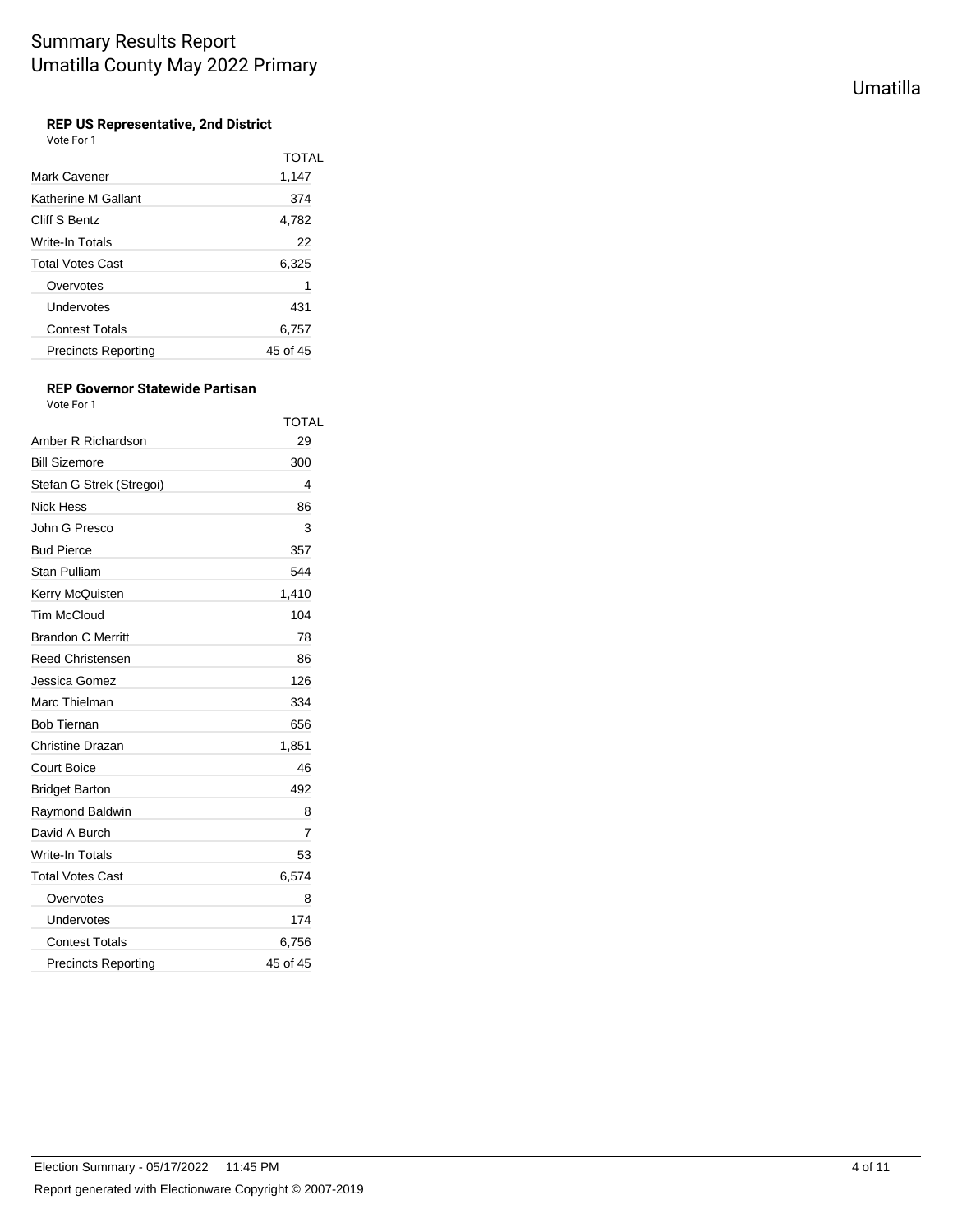## Umatilla

### **REP State Representative, 57th District**

Vote For 1

|                            | TOTAL    |
|----------------------------|----------|
| <b>Greg Smith</b>          | 2,325    |
| Write-In Totals            | 49       |
| <b>Total Votes Cast</b>    | 2,374    |
| Overvotes                  | 0        |
| Undervotes                 | 387      |
| <b>Contest Totals</b>      | 2,761    |
| <b>Precincts Reporting</b> | 24 of 24 |

### **REP State Representative, 58th District**

Vote For 1

|                            | <b>TOTAL</b> |
|----------------------------|--------------|
| Bobby Levy                 | 3,452        |
| Skye Farnam                | 245          |
| Write-In Totals            | 11           |
| Total Votes Cast           | 3,708        |
| Overvotes                  | 0            |
| Undervotes                 | 287          |
| <b>Contest Totals</b>      | 3,995        |
| <b>Precincts Reporting</b> | 33 of 33     |
|                            |              |

### **Commissioner of the Bureau of Labor and Industries Statewide Nonpartisan**

Vote For 1

|                         | TOTAL    |
|-------------------------|----------|
| Christina E Stephenson  | 2.434    |
| Cheri Helt              | 2,554    |
| Chris Henry             | 362      |
| Robert Neuman           | 666      |
| Casey M Kulla           | 1,634    |
| <b>Brent T Barker</b>   | 1,522    |
| Aaron R Baca            | 190      |
| Write-In Totals         | 51       |
| <b>Total Votes Cast</b> | 9,413    |
| Overvotes               | 12       |
| Undervotes              | 2,483    |
| <b>Contest Totals</b>   | 11,908   |
| Precincts Reporting     | 45 of 45 |

#### **Judge of the Supreme Court, Position 6 Statewide Nonpartisan** Vote For 1

|                            | TOTAL    |
|----------------------------|----------|
| Roger J DeHoog             | 7,198    |
| Write-In Totals            | 120      |
| <b>Total Votes Cast</b>    | 7,318    |
| Overvotes                  | 4        |
| Undervotes                 | 4,586    |
| <b>Contest Totals</b>      | 11,908   |
| <b>Precincts Reporting</b> | 45 of 45 |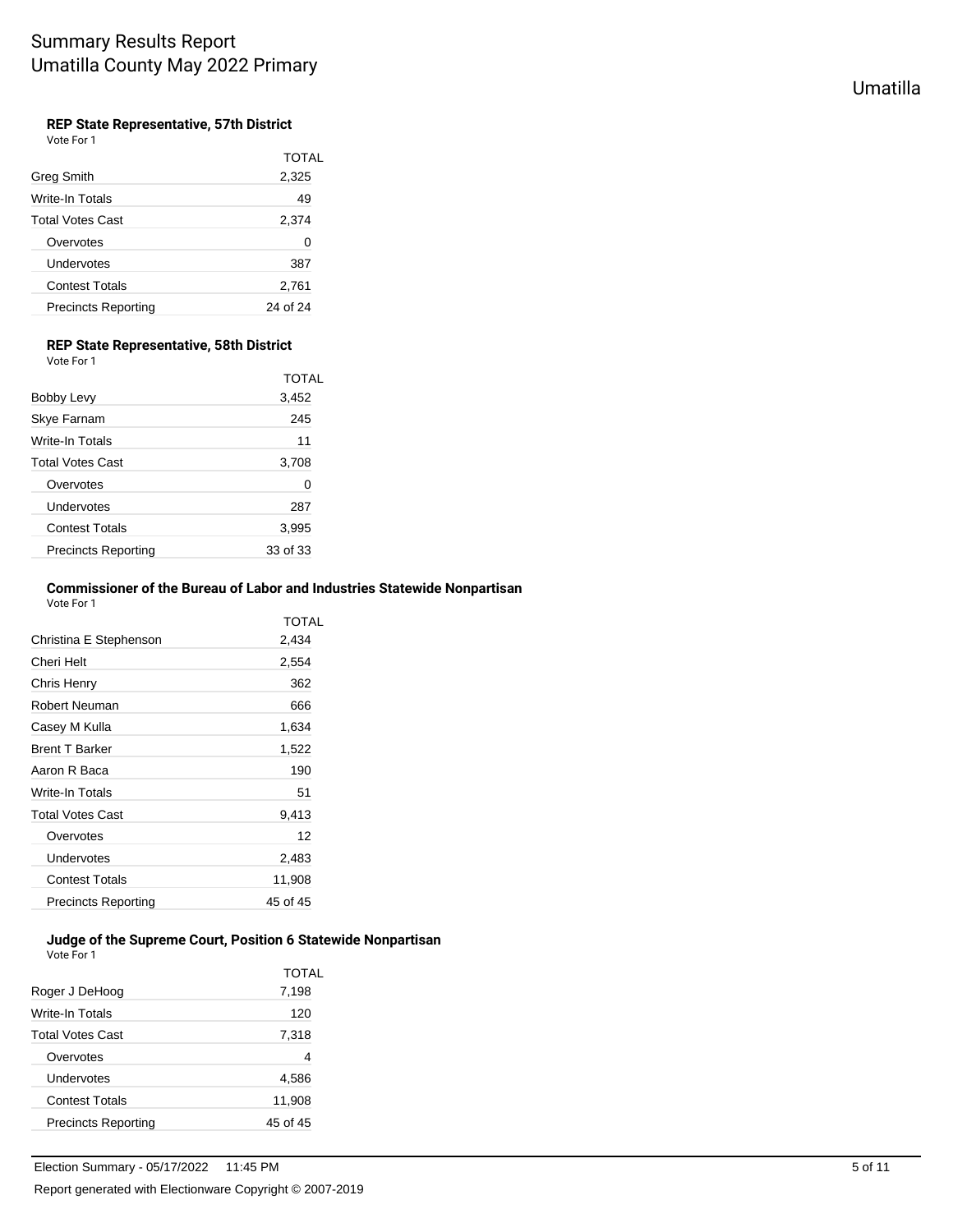### **Judge of the Court of Appeals, Position 3 Statewide Nonpartisan**

Vote For 1

|                            | TOTAL    |
|----------------------------|----------|
| Darleen Ortega             | 4,379    |
| Vance Day                  | 5,161    |
| Write-In Totals            | 29       |
| Total Votes Cast           | 9,569    |
| Overvotes                  | 10       |
| Undervotes                 | 2,329    |
| <b>Contest Totals</b>      | 11,908   |
| <b>Precincts Reporting</b> | 45 of 45 |

#### **Judge of the Court of Appeals, Position 5 Statewide Nonpartisan** Vote For 1

| Scott A Shorr              | TOTAL<br>7,169 |
|----------------------------|----------------|
| Write-In Totals            | 100            |
| <b>Total Votes Cast</b>    | 7,269          |
| Overvotes                  | 10             |
| Undervotes                 | 4,629          |
| <b>Contest Totals</b>      | 11,908         |
| <b>Precincts Reporting</b> | 45 of 45       |

#### **Judge of the Court of Appeals, Position 8 Statewide Nonpartisan** Vote For 1

| Ramón A Pagán              | TOTAL<br>7,036 |
|----------------------------|----------------|
| Write-In Totals            | 112            |
| <b>Total Votes Cast</b>    | 7,148          |
| Overvotes                  | 4              |
| Undervotes                 | 4,756          |
| <b>Contest Totals</b>      | 11,908         |
| <b>Precincts Reporting</b> | 45 of 45       |

#### **Judge of the Circuit Court, 6th District, Position 2** Vote For 1

|                            | TOTAL    |
|----------------------------|----------|
| Jon Lieuallen              | 7,833    |
| Write-In Totals            | 83       |
| <b>Total Votes Cast</b>    | 7,916    |
| Overvotes                  | 7        |
| Undervotes                 | 3,985    |
| <b>Contest Totals</b>      | 11,908   |
| <b>Precincts Reporting</b> | 45 of 45 |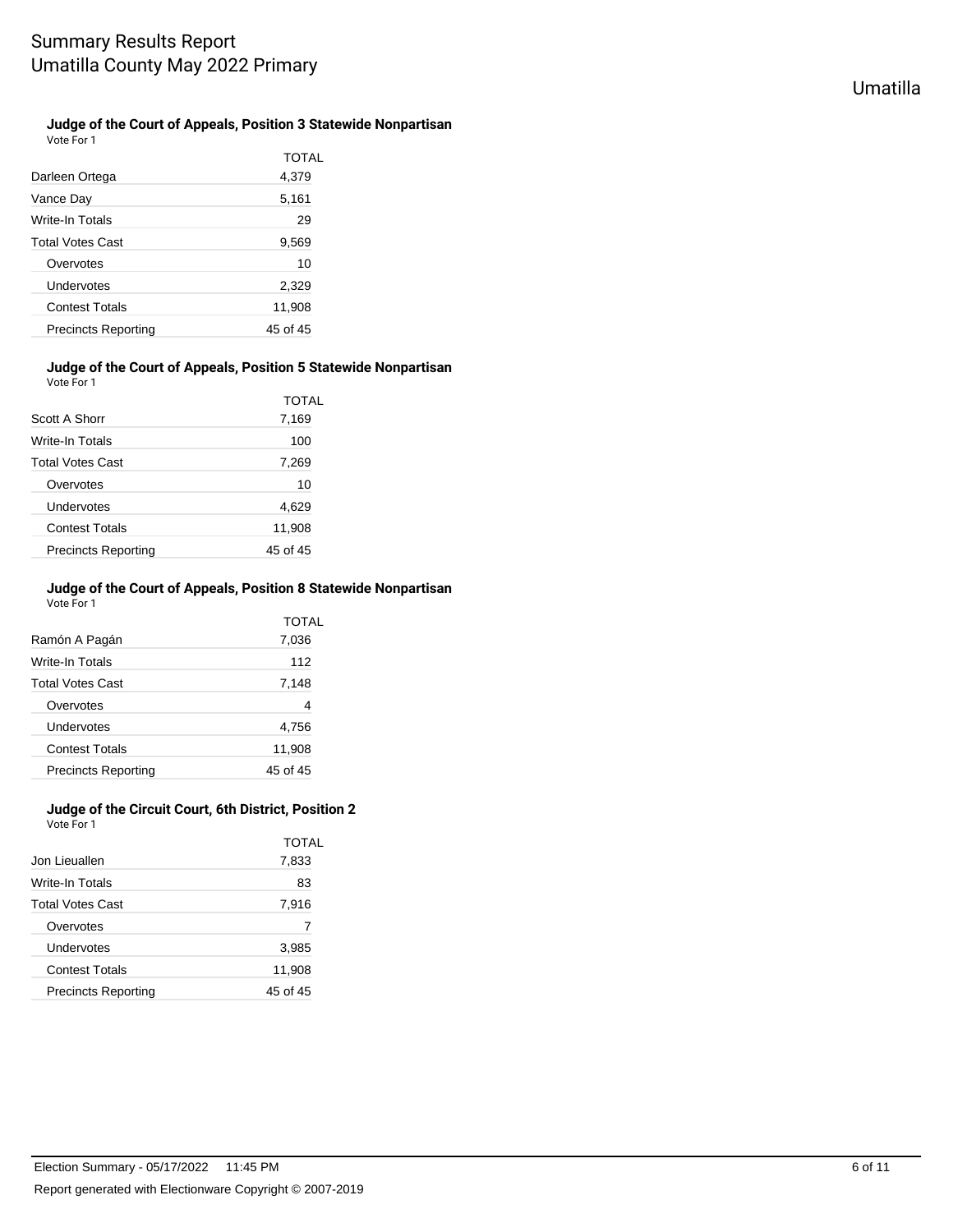### **Judge of the Circuit Court, 6th District, Position 3**

Vote For 1

|                            | TOTAL    |
|----------------------------|----------|
| Daniel J Hill              | 8,076    |
| Write-In Totals            | 86       |
| Total Votes Cast           | 8,162    |
| Overvotes                  | 5        |
| Undervotes                 | 3,741    |
| <b>Contest Totals</b>      | 11,908   |
| <b>Precincts Reporting</b> | 45 of 45 |
|                            |          |

#### **County Commissioner, Position 1 Umatilla County** Vote For 1

|                            | TOTAL    |
|----------------------------|----------|
| David Nelson               | 1,276    |
| Cindy Timmons              | 3,013    |
| Alvin Young                | 498      |
| Susan Bower                | 3,120    |
| Jesse Bonifer              | 1,257    |
| <b>Bob Barton</b>          | 2,033    |
| Write-In Totals            | 31       |
| <b>Total Votes Cast</b>    | 11,228   |
| Overvotes                  | 16       |
| Undervotes                 | 664      |
| <b>Contest Totals</b>      | 11,908   |
| <b>Precincts Reporting</b> | 45 of 45 |

#### **County Commissioner, Position 2 Umatilla County** Vote For 1

|                            | TOTAL    |
|----------------------------|----------|
| John Shafer                | 5,278    |
| <b>Rick Pullen</b>         | 2,632    |
| HollyJo Beers              | 3,110    |
| Write-In Totals            | 38       |
| <b>Total Votes Cast</b>    | 11,058   |
| Overvotes                  | 10       |
| Undervotes                 | 840      |
| <b>Contest Totals</b>      | 11,908   |
| <b>Precincts Reporting</b> | 45 of 45 |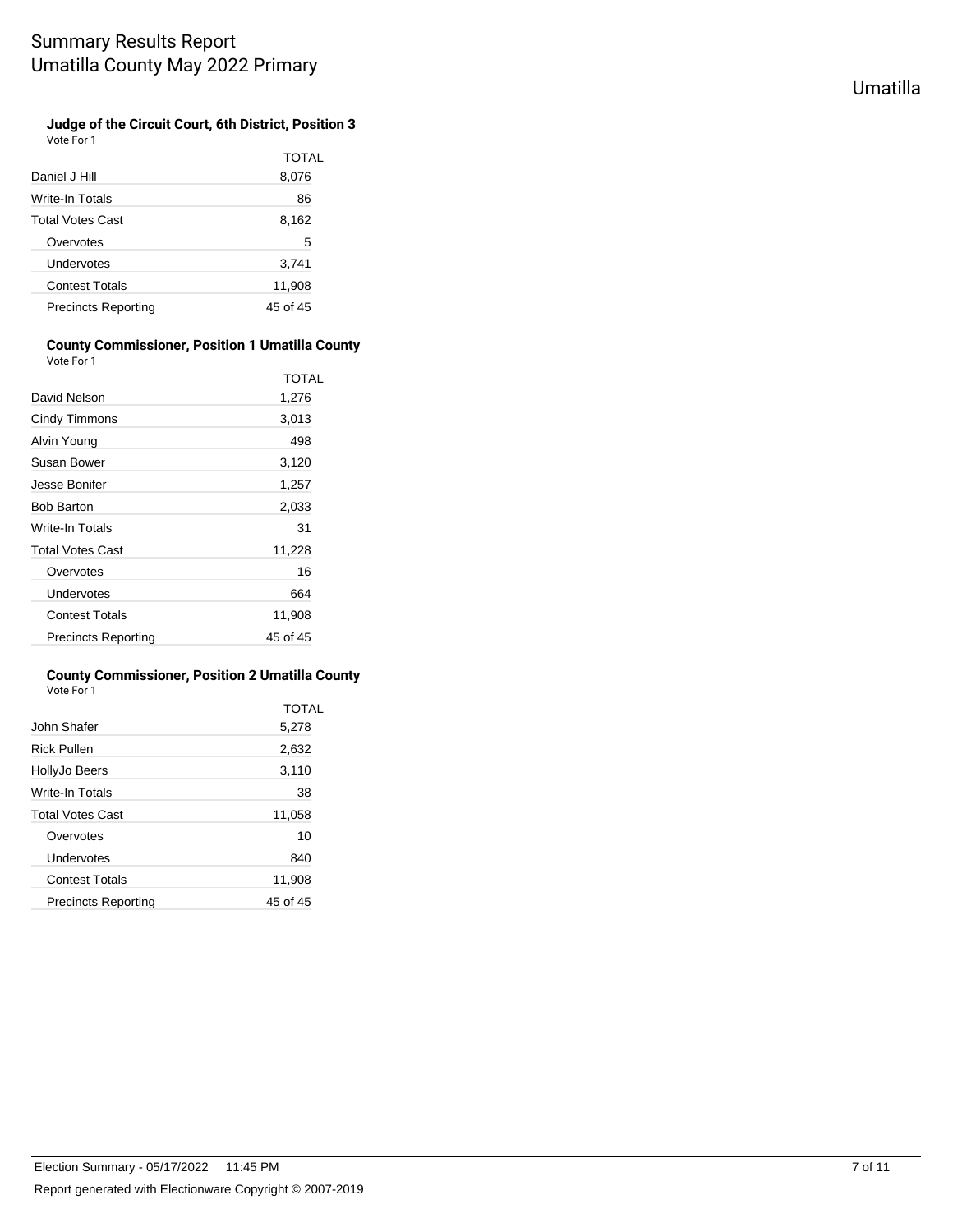#### **Municipal Judge City of Hermiston** Vote For 1

| Thomas J Creasing Jr       | TOTAL<br>605 |
|----------------------------|--------------|
| Cameron R Bendixsen        | 1,032        |
| Write-In Totals            | 4            |
| <b>Total Votes Cast</b>    | 1,641        |
| Overvotes                  | 1            |
| Undervotes                 | 275          |
| <b>Contest Totals</b>      | 1,917        |
| <b>Precincts Reporting</b> | $5$ of $5$   |

### **Council, Ward I City of Hermiston**

Vote For 1

|                            | TOTAL      |
|----------------------------|------------|
| Jackie M Linton            | 834        |
| Lori A Davis               | 747        |
| Write-In Totals            | 6          |
| <b>Total Votes Cast</b>    | 1,587      |
| Overvotes                  | 3          |
| Undervotes                 | 327        |
| <b>Contest Totals</b>      | 1,917      |
| <b>Precincts Reporting</b> | $5$ of $5$ |

### **Council, Ward II City of Hermiston**

Vote For 1

|                            | TOTAL  |
|----------------------------|--------|
| Stan Stradley              | 603    |
| Roy N Barron               | 924    |
| Write-In Totals            | 5      |
| <b>Total Votes Cast</b>    | 1,532  |
| Overvotes                  | 2      |
| Undervotes                 | 383    |
| <b>Contest Totals</b>      | 1,917  |
| <b>Precincts Reporting</b> | 5 of 5 |

#### **Council, Ward III City of Hermiston** Vote For 1

| Jackie C Myers<br>Write-In Totals | 1,273<br>13 |
|-----------------------------------|-------------|
|                                   |             |
|                                   |             |
| <b>Total Votes Cast</b>           | 1,286       |
| Overvotes                         | 2           |
| Undervotes                        | 629         |
| <b>Contest Totals</b>             | 1,917       |
| <b>Precincts Reporting</b>        | 5 of 5      |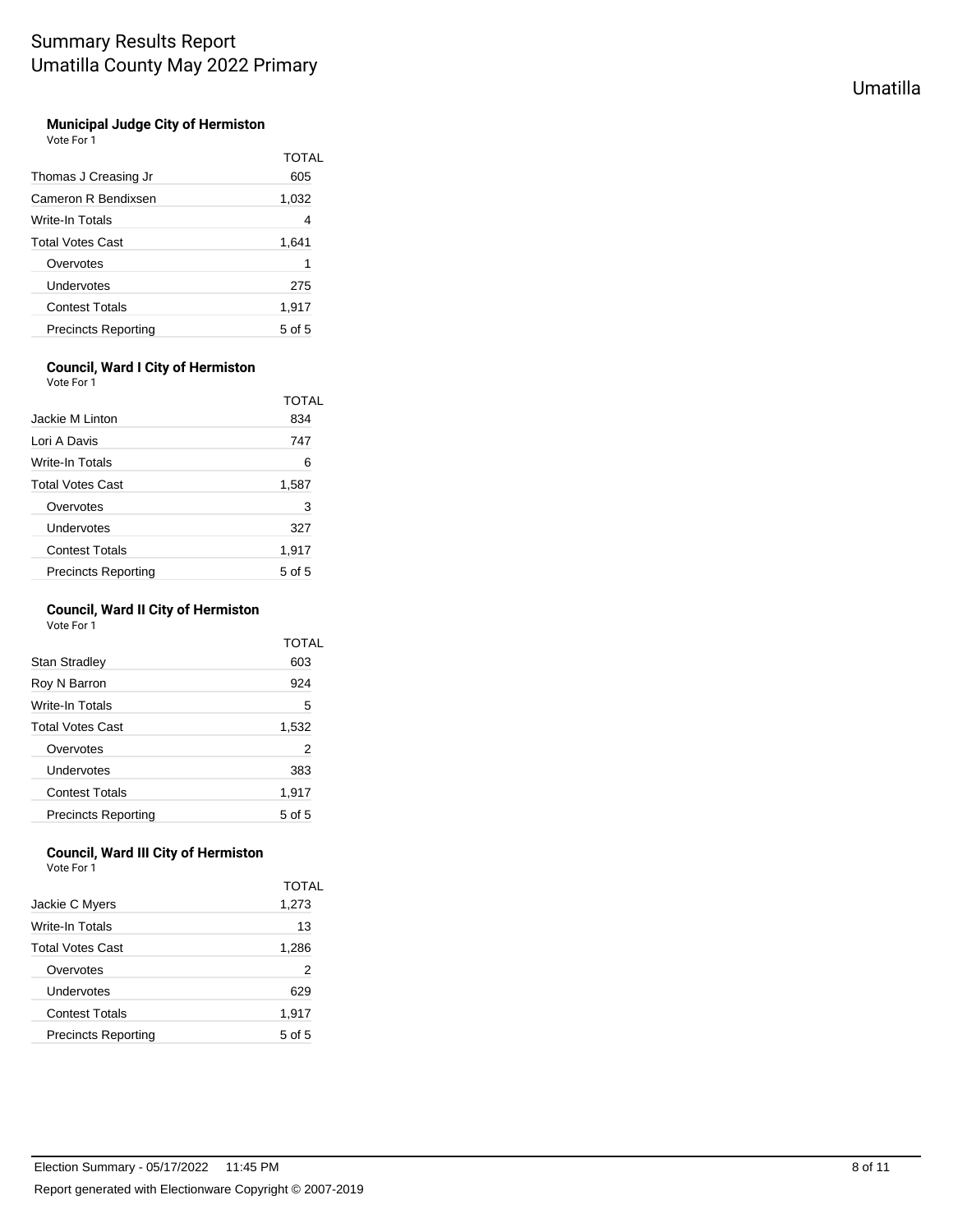#### **Council, Ward IV City of Hermiston** Vote For 1

|                            | TOTAL  |
|----------------------------|--------|
| Phillip Spicerkuhn         | 462    |
| David Patrick McCarthy     | 1,046  |
| Write-In Totals            | 4      |
| <b>Total Votes Cast</b>    | 1,512  |
| Overvotes                  | 3      |
| Undervotes                 | 402    |
| <b>Contest Totals</b>      | 1,917  |
| <b>Precincts Reporting</b> | 5 of 5 |

#### **Council, At Large 2 City of Milton-Freewater** Vote For 1

|                            | TOTAI  |
|----------------------------|--------|
| Steve Irving               | 595    |
| Write-In Totals            |        |
| <b>Total Votes Cast</b>    | 602    |
| Overvotes                  | 1      |
| Undervotes                 | 166    |
| <b>Contest Totals</b>      | 769    |
| <b>Precincts Reporting</b> | 3 of 3 |

#### **Council, At Large 3 City of Milton-Freewater** Vote For 1

| Wes Koklich                | TOTAL  |
|----------------------------|--------|
|                            | 557    |
| Write-In Totals            | 5      |
| <b>Total Votes Cast</b>    | 562    |
| Overvotes                  | 0      |
| Undervotes                 | 207    |
| <b>Contest Totals</b>      | 769    |
| <b>Precincts Reporting</b> | 3 of 3 |

#### **Council City of Milton-Freewater, Ward 1** Vote For 1

|                            | TOTAL    |
|----------------------------|----------|
| John Lyon                  | 130      |
| Write-In Totals            | 0        |
| <b>Total Votes Cast</b>    | 130      |
| Overvotes                  | 0        |
| Undervotes                 | 34       |
| <b>Contest Totals</b>      | 164      |
| <b>Precincts Reporting</b> | $\int$ 1 |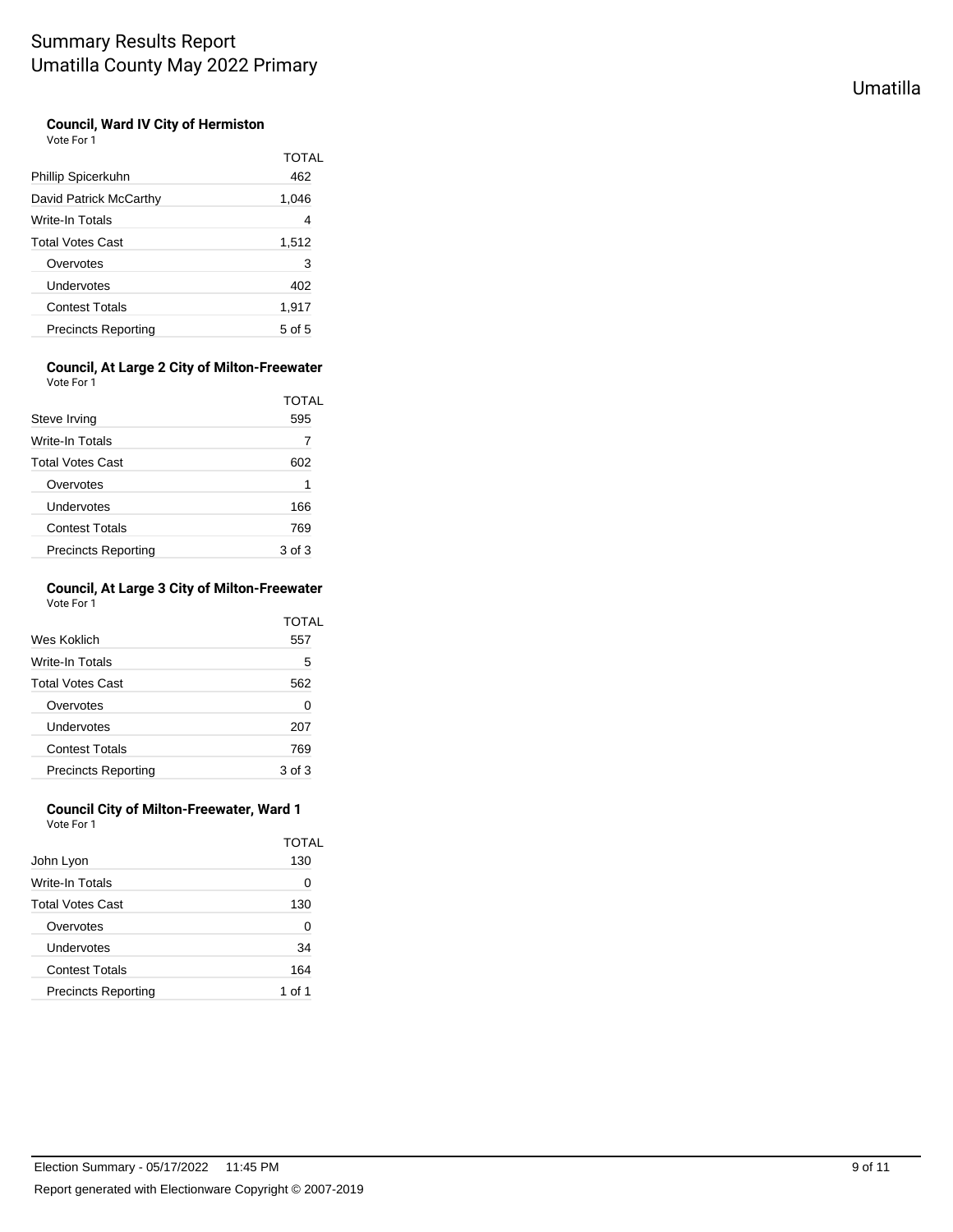#### **Council, At Large City of Pendleton** Vote For 1

| Addison Schulberg          | TOTAL<br>1,888 |
|----------------------------|----------------|
| Write-In Totals            | 33             |
| <b>Total Votes Cast</b>    | 1,921          |
| Overvotes                  | 1              |
| Undervotes                 | 1,056          |
| <b>Contest Totals</b>      | 2,978          |
| <b>Precincts Reporting</b> | 7 of 7         |

### **Council, At Large City of Pendleton**

Vote For 1

|                            | <b>TOTAL</b> |
|----------------------------|--------------|
| <b>Steve Campbell</b>      | 1,782        |
| Write-In Totals            | 35           |
| <b>Total Votes Cast</b>    | 1,817        |
| Overvotes                  | 0            |
| Undervotes                 | 1,161        |
| <b>Contest Totals</b>      | 2,978        |
| <b>Precincts Reporting</b> | 7 of 7       |

#### **Council City of Pendleton, Ward 1** Vote For 1

|                            | TOTAL  |
|----------------------------|--------|
| Carole Innes               | 409    |
| Write-In Totals            | 16     |
| <b>Total Votes Cast</b>    | 425    |
| Overvotes                  | 0      |
| Undervotes                 | 281    |
| <b>Contest Totals</b>      | 706    |
| <b>Precincts Reporting</b> | 2 of 2 |

### **Council City of Pendleton, Ward 2**

Vote For 1

|                            | TOTAI      |
|----------------------------|------------|
| McKennon O'Rourke McDonald | 651        |
| Write-In Totals            | 16         |
| <b>Total Votes Cast</b>    | 667        |
| Overvotes                  | 1          |
| Undervotes                 | 295        |
| <b>Contest Totals</b>      | 963        |
| <b>Precincts Reporting</b> | $2$ of $2$ |

Umatilla